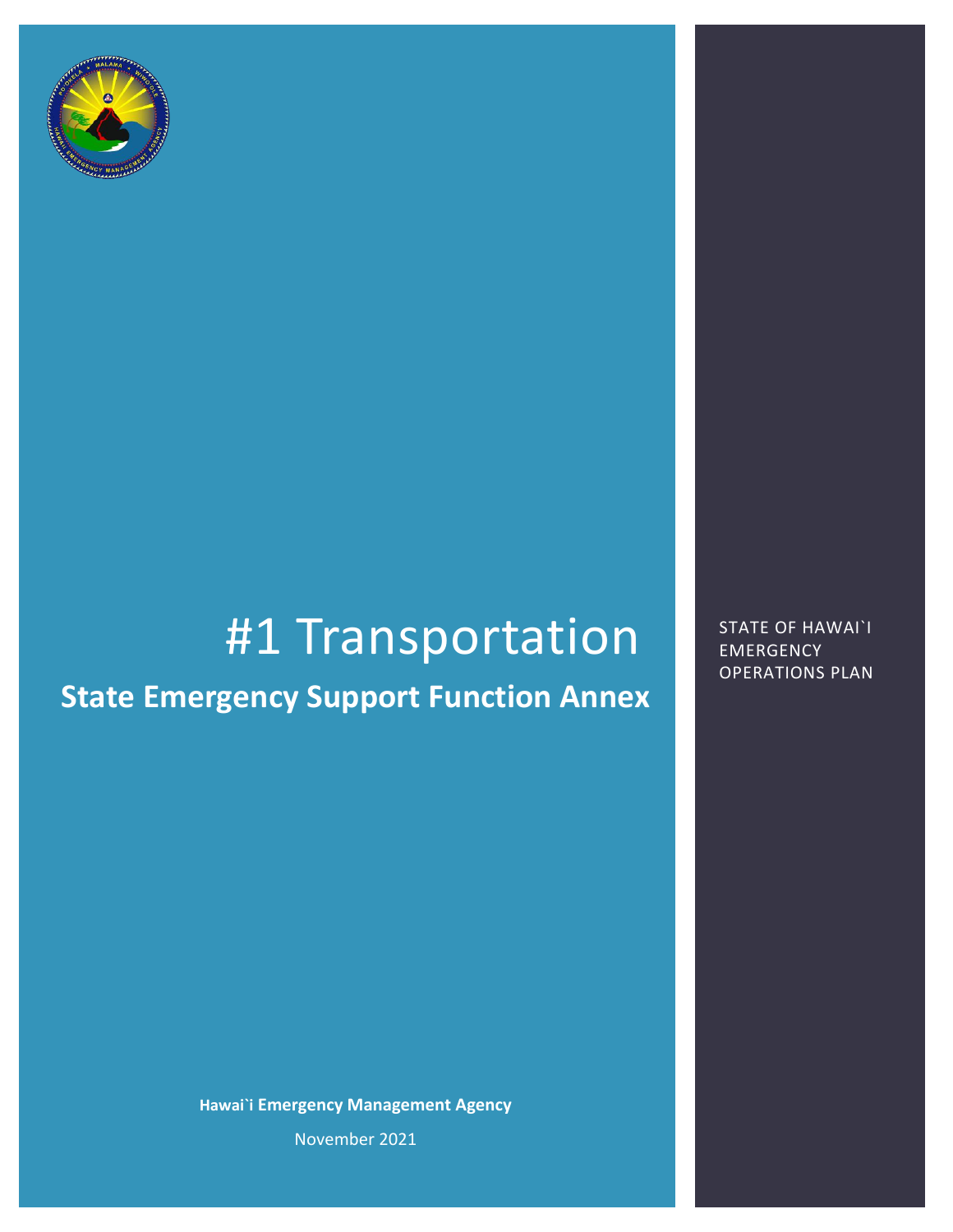## <span id="page-1-1"></span><span id="page-1-0"></span>SESF #1 TASKED AGENCIES

**State ESF Primary Agency:**

Hawaii Department of Transportation

#### **State Support Agencies:**

Department of Land and Natural Resources

#### **State Non-Profit and Private Sector Support Agencies:**

Airline Operators

Maritime Transportation Partners

#### **Federal ESF Coordinating and Support Agencies**

U.S. Department of Transportation

- U.S. Coast Guard
- U.S. Army Corp of Engineers

#### **Federal ESF Primary Agency:**

U.S. Department of Transportation

#### **County ESF Coordinating and Primary Agency:**

*(Note: Not every county uses an ESF structure to organize their Emergency Operations Centers. For counties that do not use the ESF structure, the agency listed serves in a role that is equivalent to an ESF Coordinating and Primary Agency.)*

Hawai`i County: Department of Public Works

Maui County: Department of Public Works

City and County of Honolulu: Department of Public Works

Kauai County: Department of Public Works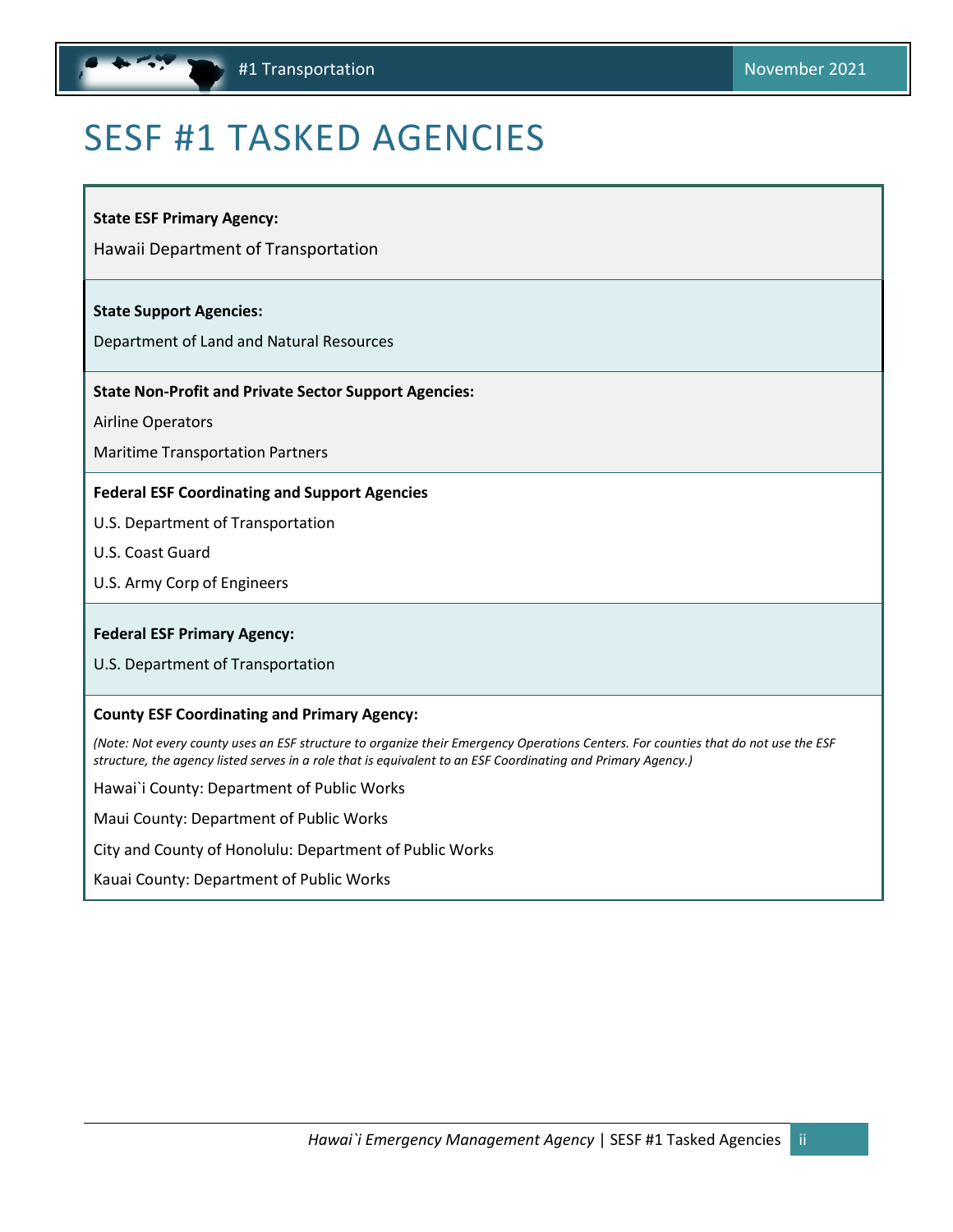## <span id="page-2-1"></span><span id="page-2-0"></span>RECORD OF CHANGES

The SESF #1 is responsible for *the #1 Transportation State Emergency Support Function Annex* and is authorized to make changes in coordination with the HI-EMA Operations Branch. All updates to *the #1 Transportation State Emergency Support Function Annex* will be tracked and recorded in the following table to ensure the most recent version is disseminated and implemented. This annex will be reviewed on a biennial basis and after every incident where SESF #1 was activated.

| Change<br><b>Number</b> | <b>Date of Change</b> | <b>Section Changed</b> | <b>Summary of Change</b>                             |
|-------------------------|-----------------------|------------------------|------------------------------------------------------|
| $\mathbf{1}$            | 11/2021               | Record of Changes      | Added Record of Changes verbiage and signatory block |
| $\overline{2}$          | 11/2021               | Updated Info           | Updated Harbors count from 9 to 10                   |
| 3                       |                       |                        |                                                      |
| $\overline{4}$          |                       |                        |                                                      |
| 5                       |                       |                        |                                                      |
| 6                       |                       |                        |                                                      |
| $\overline{7}$          |                       |                        |                                                      |

**Luke Myers David Lopez Darren Cantrill**

**HI-EMA Administrator HI-EMA Executive Officer Information Technology Manager Computer Systems & Services Office State of Hawai`i DOT SESF #1 Transportation EMO**

 $\overline{\mathscr{L}}$ 

[David Lopez](https://stateofhawaii.na1.adobesign.com/verifier?tx=CBJCHBCAABAAMODx5cfWXjShU-_0qpJCCbgUgCpX6BDq)

Dan A Catal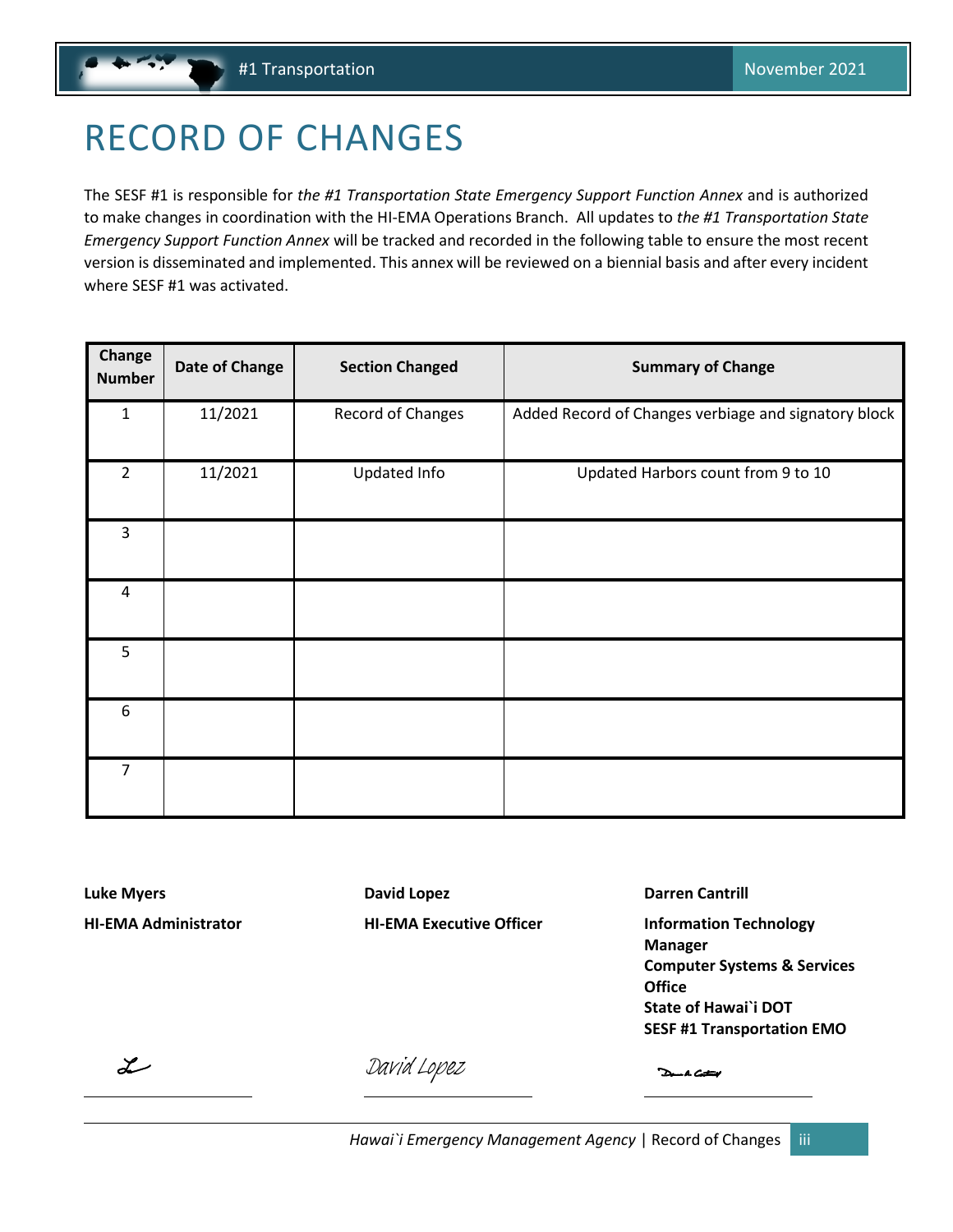

Date

**Date** 

**Date** 

## <span id="page-3-0"></span>**TABLE OF CONTENTS**

| 1.1 |  |  |  |  |
|-----|--|--|--|--|
| 1.2 |  |  |  |  |
|     |  |  |  |  |
| 2.1 |  |  |  |  |
| 2.2 |  |  |  |  |
|     |  |  |  |  |
| 3.1 |  |  |  |  |
| 3.2 |  |  |  |  |
| 3.3 |  |  |  |  |
|     |  |  |  |  |
| 4.1 |  |  |  |  |
| 4.2 |  |  |  |  |
| 4.3 |  |  |  |  |
|     |  |  |  |  |
| 5.1 |  |  |  |  |
| 5.2 |  |  |  |  |
|     |  |  |  |  |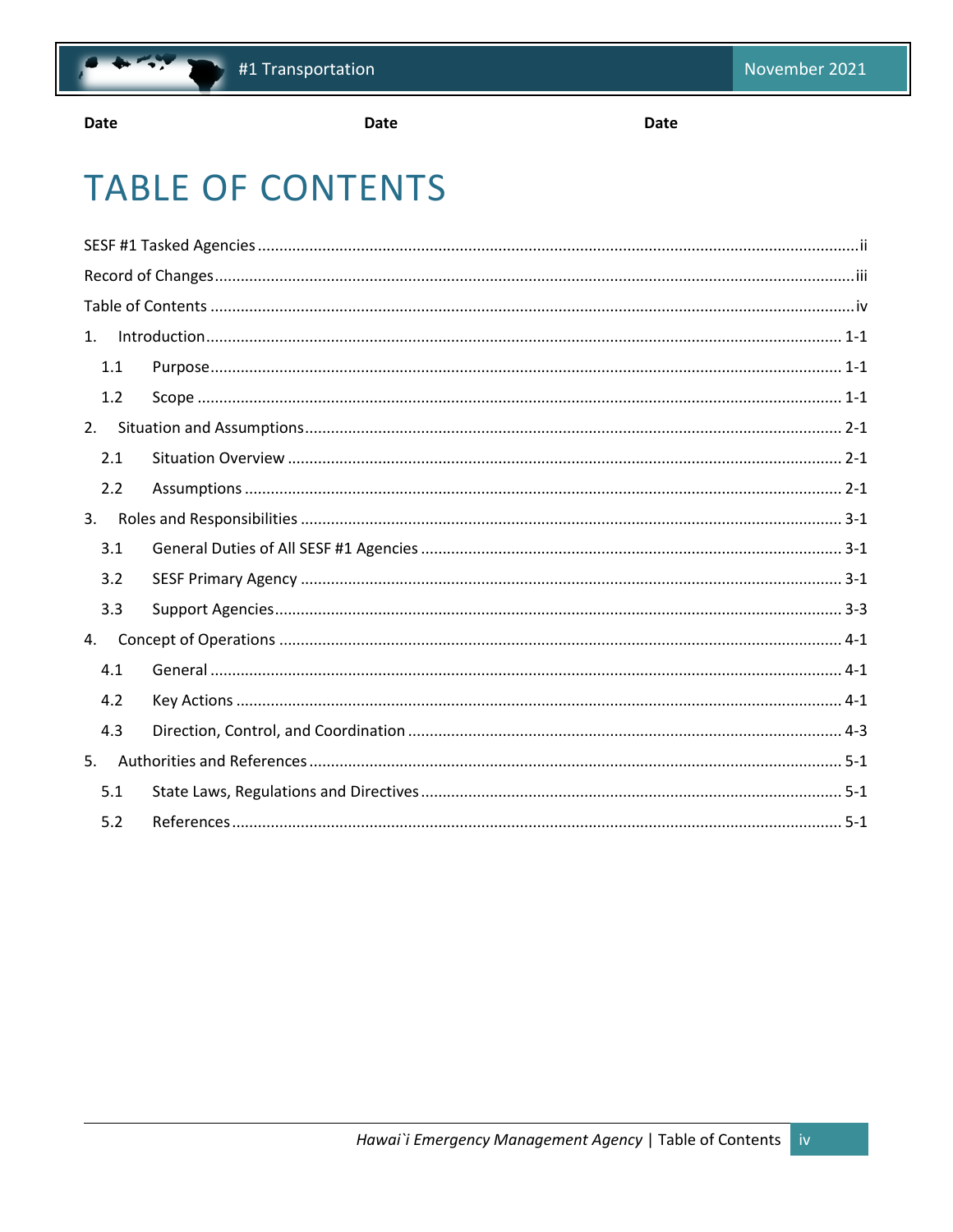## <span id="page-4-3"></span><span id="page-4-0"></span>1. INTRODUCTION

### <span id="page-4-1"></span>**1.1 PURPOSE**

- 1. State Emergency Support Function (SESF) #1 Transportation is responsible for the maintenance and restoration of transportation systems and transportation infrastructure, including highway, marine, and aviation systems.
- 2. The purpose of this Annex is to:
	- a. Define the activities that fall within the scope of State Emergency Support Function (SESF) #1 Transportation.
	- b. Identify the agencies with responsibilities under this SESF.
	- c. Describe how tasked agencies will coordinate to execute missions assigned to the SESF during an emergency or disaster.

### <span id="page-4-2"></span>**1.2 SCOPE**

- 1. The scope of SESF #1 includes the following activities:
	- a. Prevention, protection, and mitigation against impacts to the state's transportation systems and infrastructure before an incident, and the restoration and recovery of these systems when disrupted or damaged during a disaster or emergency. This includes execution of Hawai`i Department of Transportation (HDOT) statutory responsibilities, including the management of the state's harbors, airports, and highways, and the safety and security of the State's transportation systems.
	- b. Support to state and county governmental agencies, voluntary organizations, nongovernmental organizations, and the private sector in the management of transportation systems and related infrastructure during domestic threats or in response to incidents.
- 2. SESF #1 is not responsible for the movement of goods, equipment, animals, or people.
- 3. This Annex applies to all hazards that impact the state of Hawai`i.

#### 1.2.1 DEFINITIONS

- The term "transportation systems", as used in this annex and all supporting plans and documents, includes the following modes of the State's transportation system:
	- a. Aviation
	- b. Highways and other roadway facilities
	- c. Maritime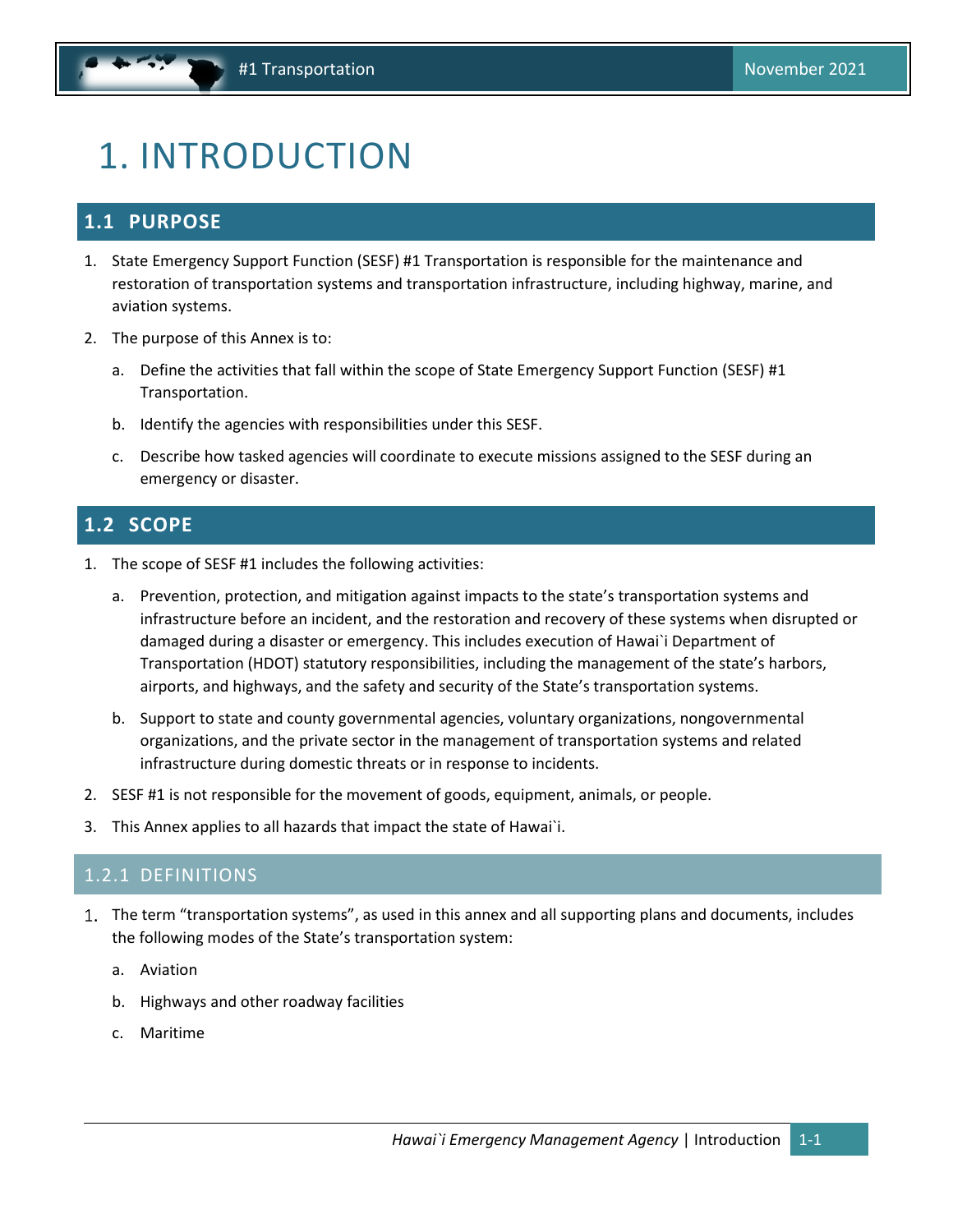## <span id="page-5-3"></span><span id="page-5-0"></span>2. SITUATION AND ASSUMPTIONS

### <span id="page-5-1"></span>**2.1 SITUATION OVERVIEW**

- 1. HDOT operates and maintains eleven (11) commercial service airports, four general aviation airports, ten commercial harbors, and 2,450 miles of highway.
- 2. Airports and seaports are particularly vulnerable to natural hazards and are likely to sustain damage. Access to harbors and airports are a significant concern due to the need to evacuate visitors and receive response personnel and relief supplies from the other islands and the continental United States. Initial response support will focus on emergency access to the distribution routes, rapid restoration of airports and restoration of port operations.
- 3. Hawaii is particularly vulnerable to any disruption of the transportation system given the state's overwhelming reliance on imports for essential commodities, which primarily arrive via ship into Honolulu Harbor, the state's only deep-water port, and Kalaeloa Harbor in Barbers Point. Commodities are then shipped to neighbor islands by barge. Some commodities, such as fuel, are 100% imported.
- 4. Most of the runways at the state's commercial airports are in inundation areas and may be closed until damage assessment and debris removal efforts are complete.

## <span id="page-5-2"></span>**2.2 ASSUMPTIONS**

- 1. SESF #1 planning is based on the following assumptions:
	- a. Roads and bridges immediately surrounding the affected area will be damaged, blocked by debris, or heavily congested, impairing emergency transportation to, from, and within the area.
	- b. Signs, signals, and other types of markers that facilitate traffic movement and control, will be damaged or destroyed.
	- c. Communications for transport facilities and services will be disrupted.
	- d. In a hurricane or tsunami, commercial harbors and airports may face extended closures until damage assessments and debris removal efforts can be completed.
	- e. The extended closure of Honolulu Harbor will have statewide impacts and rapidly lead to shortages of essential commodities.
	- f. Air cargo operations cannot be scaled to bring in the volume of goods needed to sustain the state if commercial harbors are closed.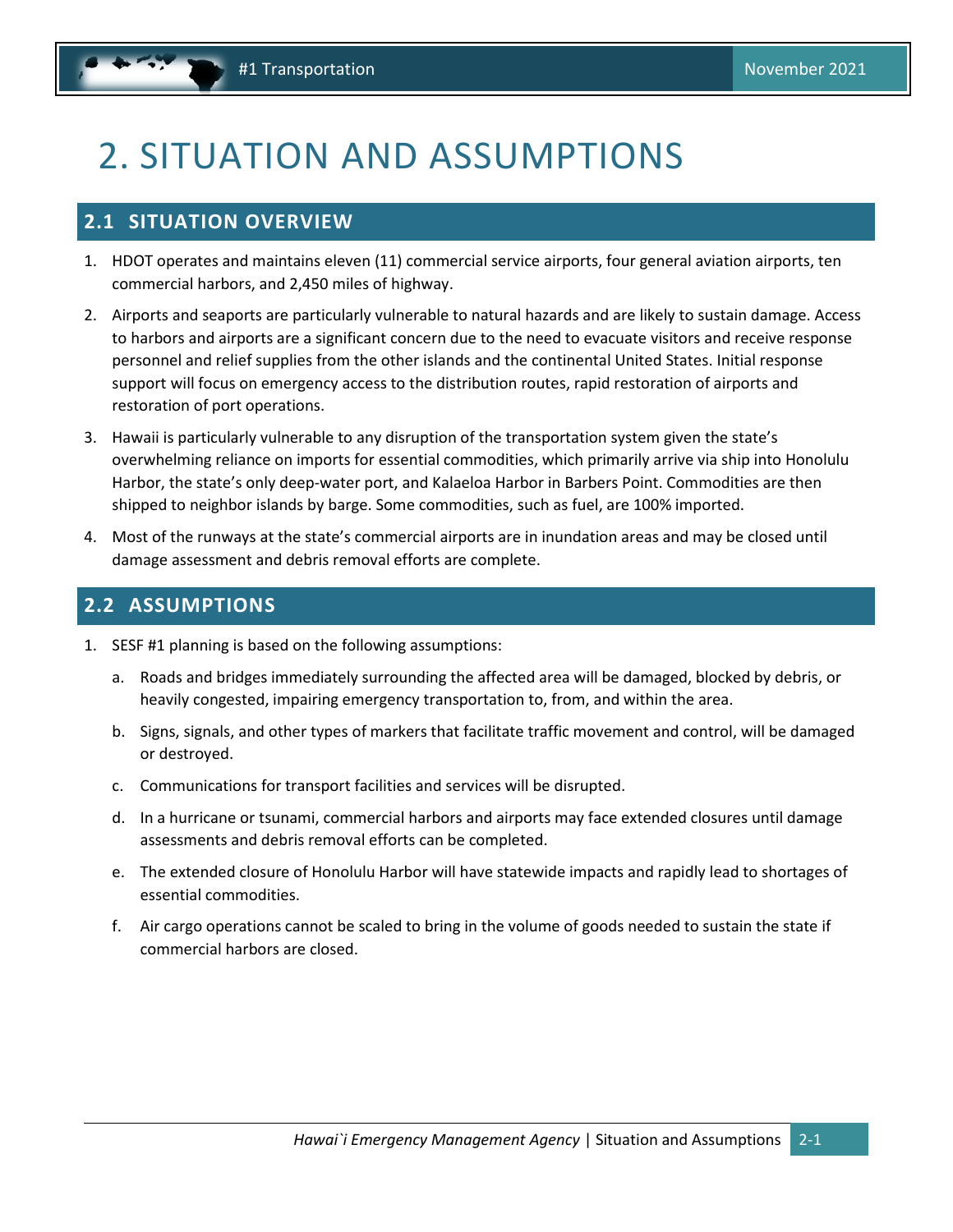## <span id="page-6-3"></span><span id="page-6-0"></span>3. ROLES AND RESPONSIBILITIES

- 1. The following section outlines the roles and responsibilities assigned to state agencies and community partners to ensure SESF #1 activities are performed in a coordinated, efficient, and effective manner.
- 2. This document does not relieve tasked agencies of the responsibility for emergency planning; agency plans should adequately provide for the capability to implement the actions identified below.

### <span id="page-6-1"></span>**3.1 GENERAL DUTIES OF ALL SESF #1 AGENCIES**

1. All agencies assigned to SESF #1 are responsible for the following, in addition to the agency-specific duties listed later in this section.

#### **BEFORE AN INCIDENT**

- 1. Designate primary and alternate SESF #1 representatives, who shall be responsible for coordinating with internal department stakeholders, the SEOC and other SESF #1 agencies to ensure successful execution of duties assigned in this Annex. Notify HI-EMA of any changes to assigned contacts.
- 2. Maintain this Annex and conduct joint planning to further develop, document and refine procedures and processes for interagency coordination of SESF activities.
- 3. Participate in SESF #1 meetings, training, and exercises.
- 4. Ensure internal agency readiness to execute SESF duties assigned in this Annex. Ensure SESF responsibilities are addressed in agency plans, sufficient agency personnel are assigned and trained to support the SESF, required resources are identified and contingency contracts or mutual aid plans are in place to address gaps.
- 5. Identify contingency contracts with vendors for services or equipment that may be required to execute the department's SESF #1 duties during an emergency.

#### **DURING AN INCIDENT**

- 1. Coordinate with other SESF #1 agencies and the SEOC to fulfill requests for assistance or information. Coordinate actions with counties, other SESFs or federal ESFs as appropriate.
- 2. Activate, assign, and track department resources to fulfill SESF mission assignments. Ensure financial and property accountability for agency resources used in support of SESF #1.
- 3. Provide situational awareness of SESF #1 activities to the SEOC.
- 4. Represent the SESF at the SEOC and other incident sites as requested.

### <span id="page-6-2"></span>**3.2 SESF PRIMARY AGENCY**

- 1. The Hawaii Department of Transportation (HDOT) serves as the Primary Agency for SESF #1.
- 2. Primary Agencies, as defined by the *HI-EOP*, have significant authorities, roles, resources, or capabilities for functional areas the SESF oversees. Primary Agencies serve as the principal contact for HI-EMA on issues related to the SESF and provide overall management of both preparedness and response activities.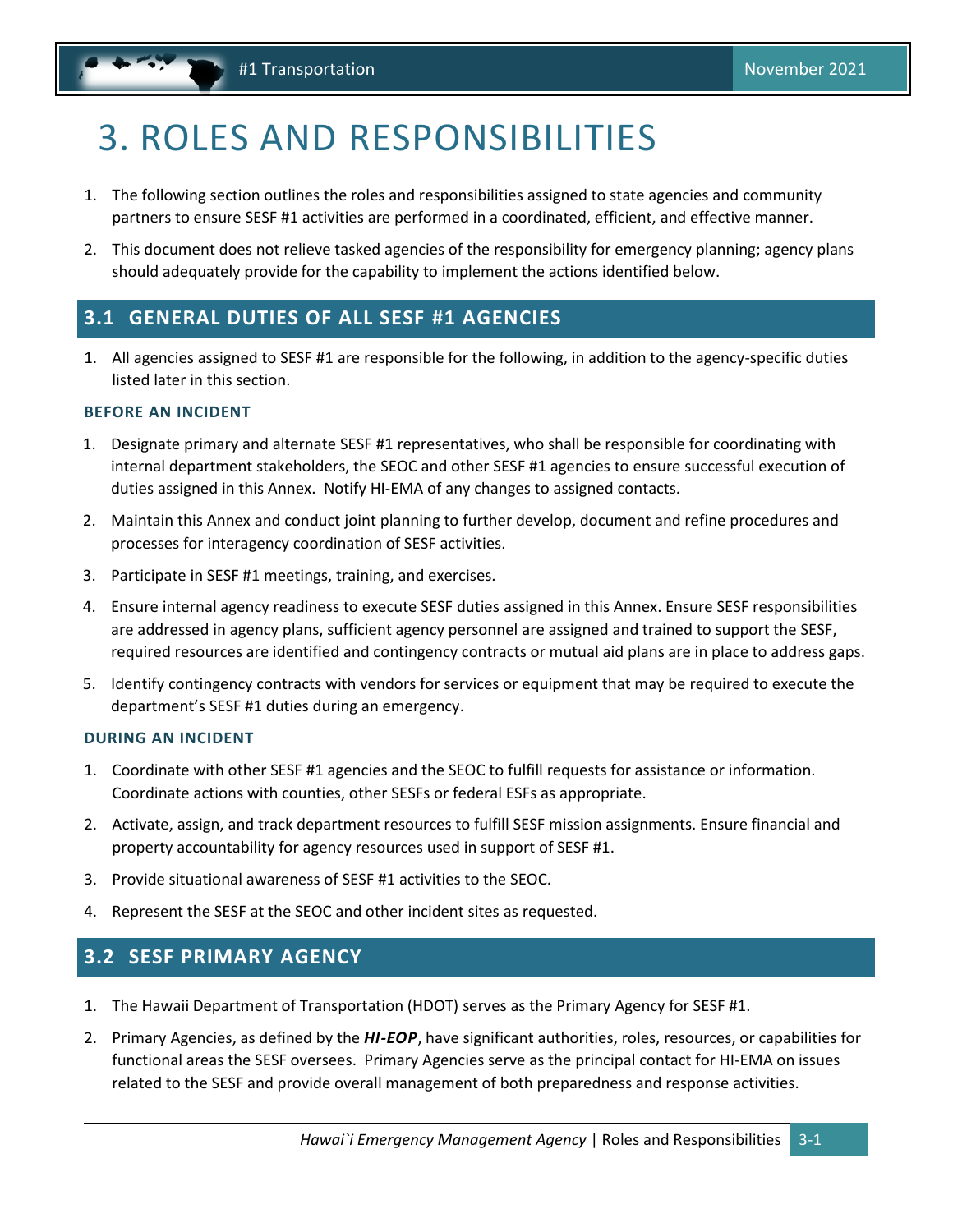3. SESF Primary Agencies have additional responsibilities related to management of SESF activities.

#### **BEFORE AN INCIDENT**

- a. Coordinate SESF preparedness activities, including convening quarterly planning meetings and ensuring SESF #1 participation in applicable trainings and exercises.
- b. Lead the development, review, and refinement of SESF #1 plans, procedural guides, job aids and/or other written resources to document operational processes and procedures.

#### **DURING AN INCIDENT**

- a. Notify Support Agencies when SESF #1 is activated by the SEOC.
- b. Notify Support Agencies when the SESF is activated by the SEOC and provide a representative to the SEOC during activation hours.
- c. Prioritize requests for SESF #1 assistance using incident objectives and work with Support Agencies to identify and direct required resources.
- d. Provide SESF #1 information to *SESF #5 Information and Planning* to include in Situation Reports, Incident Action Plans (IAPs) and other products as requested.
- e. Provide updates to the SEOC on the status of SESF mission assignments. Notify the SEOC Operations Section if the SESF is unable to fulfill assigned missions.
- 4. The following are agency-specific duties of the SESF #1 Primary Agency that are in addition to the general duties outlined above.

| <b>Primary Agency</b>                               | <b>Agency Functions</b>                                                                                                                                                                                                                                                                           |
|-----------------------------------------------------|---------------------------------------------------------------------------------------------------------------------------------------------------------------------------------------------------------------------------------------------------------------------------------------------------|
| <b>Hawaii Department</b><br>of Transportation       | Issue appropriate warnings or, as appropriate, coordinate closure of state airports,<br>1.<br>roadways, bridges, tunnels, and harbors in anticipation of, or in response to, unsafe<br>conditions.                                                                                                |
| Division(s)<br><b>Airports Division</b>             | Provide signage and barricades to control access to hazardous routes if resources are<br>2.<br>available.                                                                                                                                                                                         |
| <b>Harbors Division</b><br><b>Highways Division</b> | Assess damage to the transportation infrastructure. Identify, prioritize, and coordinate<br>3.<br>repairs and reconstruction activities.                                                                                                                                                          |
|                                                     | 4. As appropriate and feasible, coordinate with partners from the affected county, federal<br>agencies, and the private sector to assist in the establishment of temporary alternate ports<br>or identification of alternate routes when systems or infrastructure are damaged or<br>unavailable. |
|                                                     | Coordinate the abatement of construction and maintenance projects for transportation<br>5.<br>infrastructure during an emergency or disaster.                                                                                                                                                     |
|                                                     | Support the flow of the land, air, and marine traffic into and out of the disaster area for the<br>6.<br>effective movement of relief supplies, personnel, and equipment.                                                                                                                         |
|                                                     | Provide support to evacuation operations at airports.<br>7.                                                                                                                                                                                                                                       |
|                                                     | Provide representatives to the Debris Management Task Force when activated.<br>8.                                                                                                                                                                                                                 |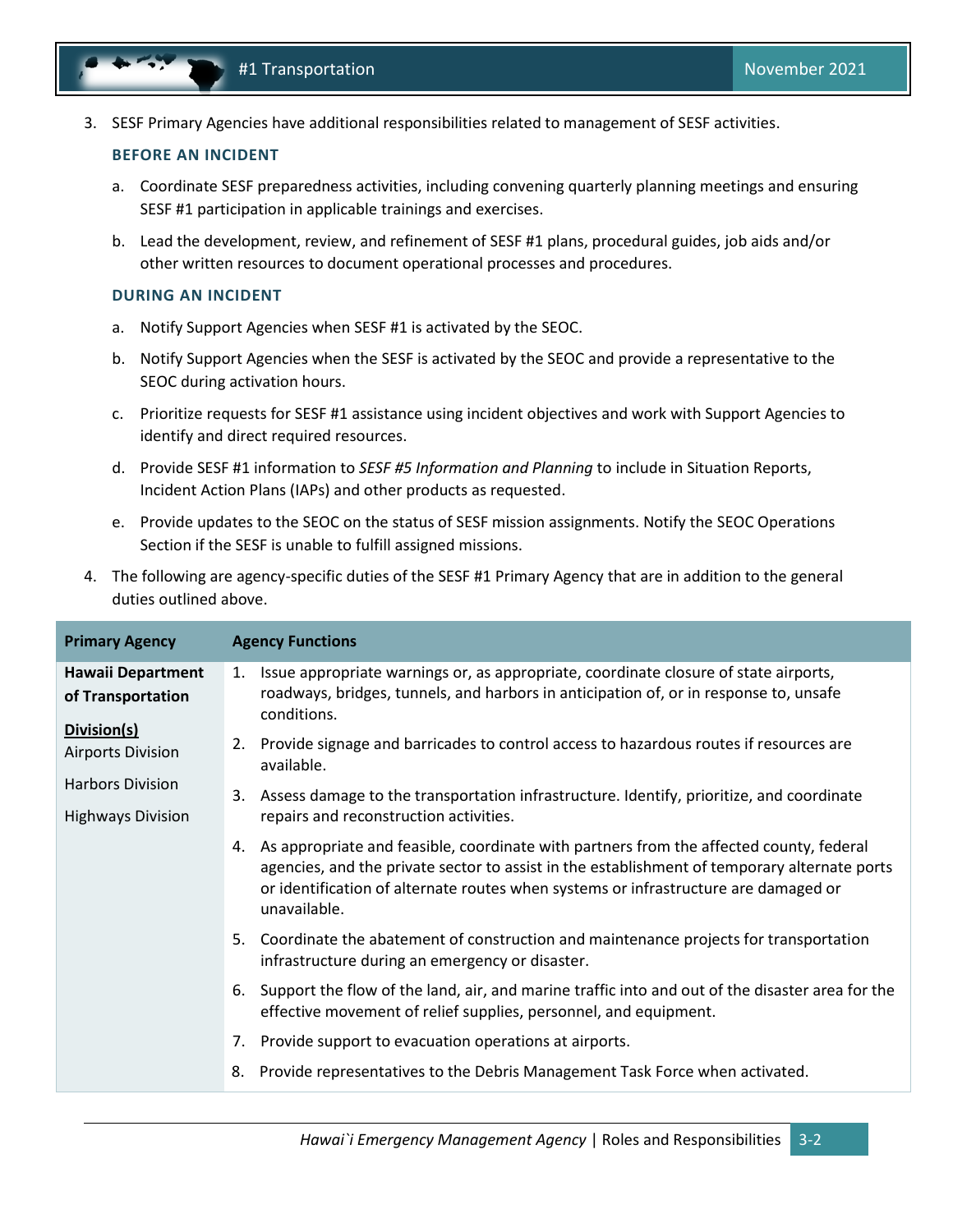## <span id="page-8-1"></span><span id="page-8-0"></span>**3.3 SUPPORT AGENCIES**

- 1. Support Agencies, as defined by the *HI-EOP*, have specific capabilities, expertise or resources that can assist Primary Agencies in executing missions assigned to the SESF by the SEOC.
- 2. The following are specific responsibilities for the Support Agencies for SESF #1 that *are in addition to the general duties of all SESF* #1 *agencies* listed in **Section [3.1](#page-6-1) [General Duties of All SESF #1](#page-6-1) Agencies.**

## 3.3.1 STATE SUPPORT AGENCIES

1. The following are specific responsibilities for the Support Agencies for SESF #1 that are in addition to those listed above.

| <b>Support Agency</b>                  | <b>Agency Functions</b>                                                                                                                                                            |
|----------------------------------------|------------------------------------------------------------------------------------------------------------------------------------------------------------------------------------|
| <b>Department of Land</b>              | <b>Division of Boating and Ocean Recreation</b>                                                                                                                                    |
| and Natural<br><b>Resources (DLNR)</b> | 1. As appropriate, direct evacuations of small boat harbor to protect life and property.                                                                                           |
| Division(s)                            | 2. Coordinate messaging to vessel owners about the protection of property and the need<br>to be well supplied if evacuating as a rapid return to port may not be possible if small |
| Division of Boating<br>and Ocean       | boat harbors sustain damage.                                                                                                                                                       |
| Recreation                             | <b>Division of Forestry and Wildlife</b>                                                                                                                                           |
| Division of Forestry                   | 1. Provide personnel and equipment for clearing roads when available.                                                                                                              |
| and Wildlife                           | Provide a representative to the Debris Management Task Force when activated.<br>2.                                                                                                 |

## 3.3.2 PRIVATE SECTOR AND NON-PROFIT SUPPORT AGENCIES

| <b>Support Agency</b>                                       | <b>Support Agency Functions</b>                                                                                                                                                                                                                    |
|-------------------------------------------------------------|----------------------------------------------------------------------------------------------------------------------------------------------------------------------------------------------------------------------------------------------------|
| <b>Air Carriers</b>                                         | 1. Provide a representative to coordinate with Airport EOCs when activated.                                                                                                                                                                        |
|                                                             | Implement protective measures to ensure the safety of personnel and secure<br>2.<br>equipment and facilities when notified of a potential threat to airports.                                                                                      |
|                                                             | Keep HDOT Airports informed of impacts to operations and timelines for restoration.<br>3.                                                                                                                                                          |
| <b>Maritime</b><br><b>Transportation</b><br><b>Partners</b> | Participate in port restoration efforts led by the U.S. Coast Guard (USCG).<br>1.<br>Implement protective measures to ensure the safety of personnel and secure equipment<br>2.<br>and facilities when notified of a potential impact to seaports. |
|                                                             | Keep HDOT Harbors and USCG informed of impacts to operations and timelines for the<br>3.<br>resumption of operations.                                                                                                                              |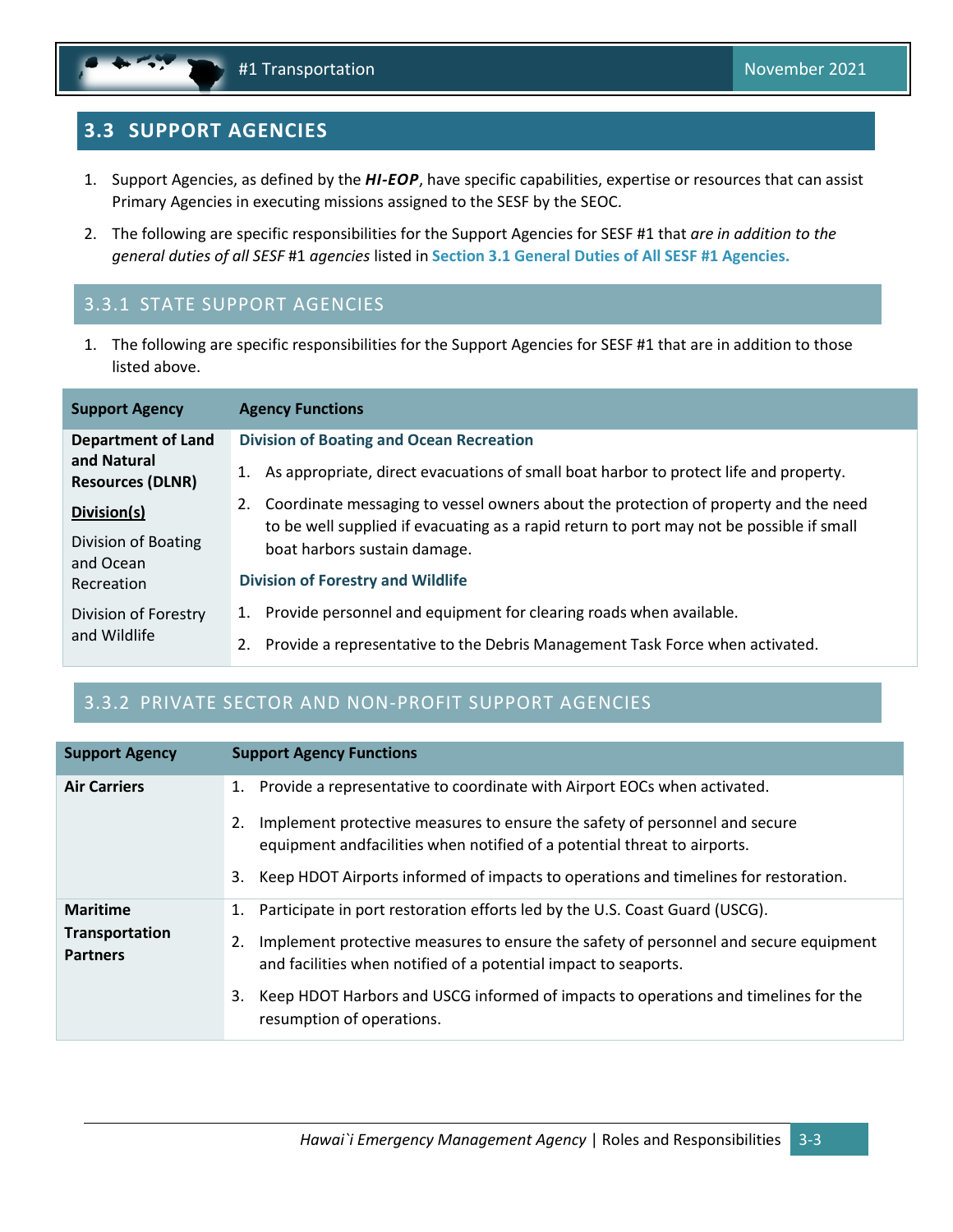## <span id="page-9-3"></span><span id="page-9-0"></span>4. CONCEPT OF OPERATIONS

## <span id="page-9-1"></span>**4.1 GENERAL**

- 1. The Hawaii Department of Transportation (HDOT) is the Primary Agency for SESF #1 and leads preparedness and response activities in coordination with Support Agencies.
- 2. SESF #1 will be activated by the State Emergency Operations Center (SEOC) when damage or disruption to the state's transportation systems and infrastructure is expected or has occurred. SESF #1 agencies will assign personnel to support activities within the scope of the SESF.
- 3. The Primary Agency will be notified by the SEOC when SESF #1 is activated. The Primary Agency is responsible for notifying Support Agencies. If an SESF representative cannot be reached, that agency's EMO should be contacted to request an alternate point of contact. A list of current contacts is maintained in the 'State Contact List' section of WebEOC.
- 4. When activated, the Primary Agency may be required to have a representative in the SEOC during activation hours. In most cases, the HDOT Emergency Management Officer (EMO) will represent the agency in the SEOC. If requested, Support Agencies will also send a representative to the SEOC. Otherwise, Support Agencies will work from their offices or Department Operations Centers (DOCs) to monitor and update WebEOC and provide requested support.

### <span id="page-9-2"></span>**4.2 KEY ACTIONS**

#### 4.2.1 PREPAREDNESS

- SESF #1 agencies work together in the preparedness phase to ensure readiness to readiness to implement effective and efficient response and recovery activities within the scope of SESF #1.
- 2. Preparedness activities for SESF #1 include:
	- a. Developing, reviewing, and refining SESF #1 plans and procedural guides that address specific operational processes and procedures.
	- b. Ensuring adequate levels of training for personnel that will support SESF #1 during a disaster to include debris management and technical training on emergency procedures and rapid assessment techniques.
	- c. Participating in exercises to test, refine and validate SESF #1 procedures.
	- d. Developing, reviewing, refining, and maintaining lists of all resources under the control of agencies listed in this plan that can support the execution of SESF #1 duties.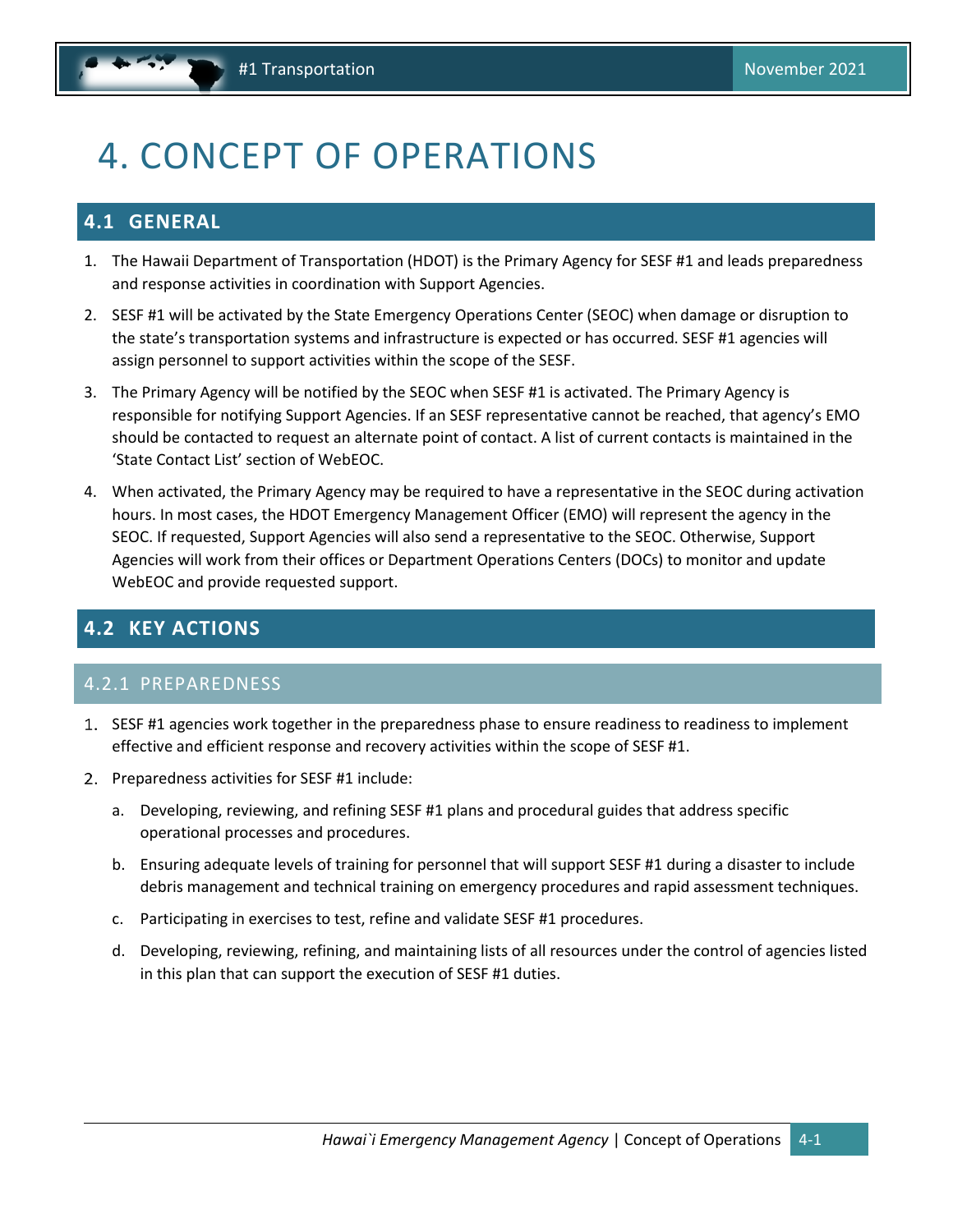

## 4.2.2 RESPONSE

#### 4.2.2.1 INITIAL RESPONSE ACTIONS

- 1. Immediately upon notification of a threatened or occurring incident, consideration is given by ESF #1 toward:
	- a. Providing appropriate representation at the SEOC.
	- b. Initiating the collection and distribution of situational awareness information to and from SESF #1 agencies, federal partners, private sector transportation partners, county EOCs, and the SEOC.
	- c. Implementing protective measures to reduce and contain incident impacts to lives, property, and the environment. As necessary, coordinate actions with the U.S. Coast Guard (USCG) related to operations at harbors and the Federal Aviation Administration (FAA) on issues related to airport operations.
	- d. Conducting an initial damage assessment of state transportation systems and assets, identifying unsafe sites that must be closed and issuing appropriate warnings.
	- e. Initiating debris clearance and emergency repairs to transportation facilities to ensure the movement of supplies, equipment, personnel, and other aid required to support the response.

#### 4.2.2.2 ONGOING RESPONSE AND INITIAL RECOVERY ACTIONS

- 1. In addition to continuing the above initial activities, as appropriate and required, #1 provides ongoing coordination of the following activities during the response:
	- a. Conducting detailed damage assessments of state transportation systems and estimating costs.
	- b. Assisting affected county transportation authorities with detailed damage assessments of county transportation systems as requested.
	- c. Restoring operations at airports and ports that were disrupted by the incident.
	- d. Supporting debris removal operations from state transportation infrastructure and county roadways in coordination with SESF #3 – Public Works and Engineering.
	- e. Responding to other county requests for assistance assigned to SESF #1 by the SEOC.

#### 4.2.3 LONG-TERM RECOVERY

- 1. As the incident transitions to longer term recovery, SESF #1 will deactivate. The decision to deactivate SESF #1 will be made by the Operations Section Chief.
- 2. Following large or particularly complex disasters, the Governor may appoint a State Disaster Recovery Coordinator (SDRC) to manage state support of county reconstruction efforts. Agencies that are part of SESF #1 may be assigned responsibilities for supporting this type of long-term recovery effort, but those duties are separate from and outside the scope of SESF #1.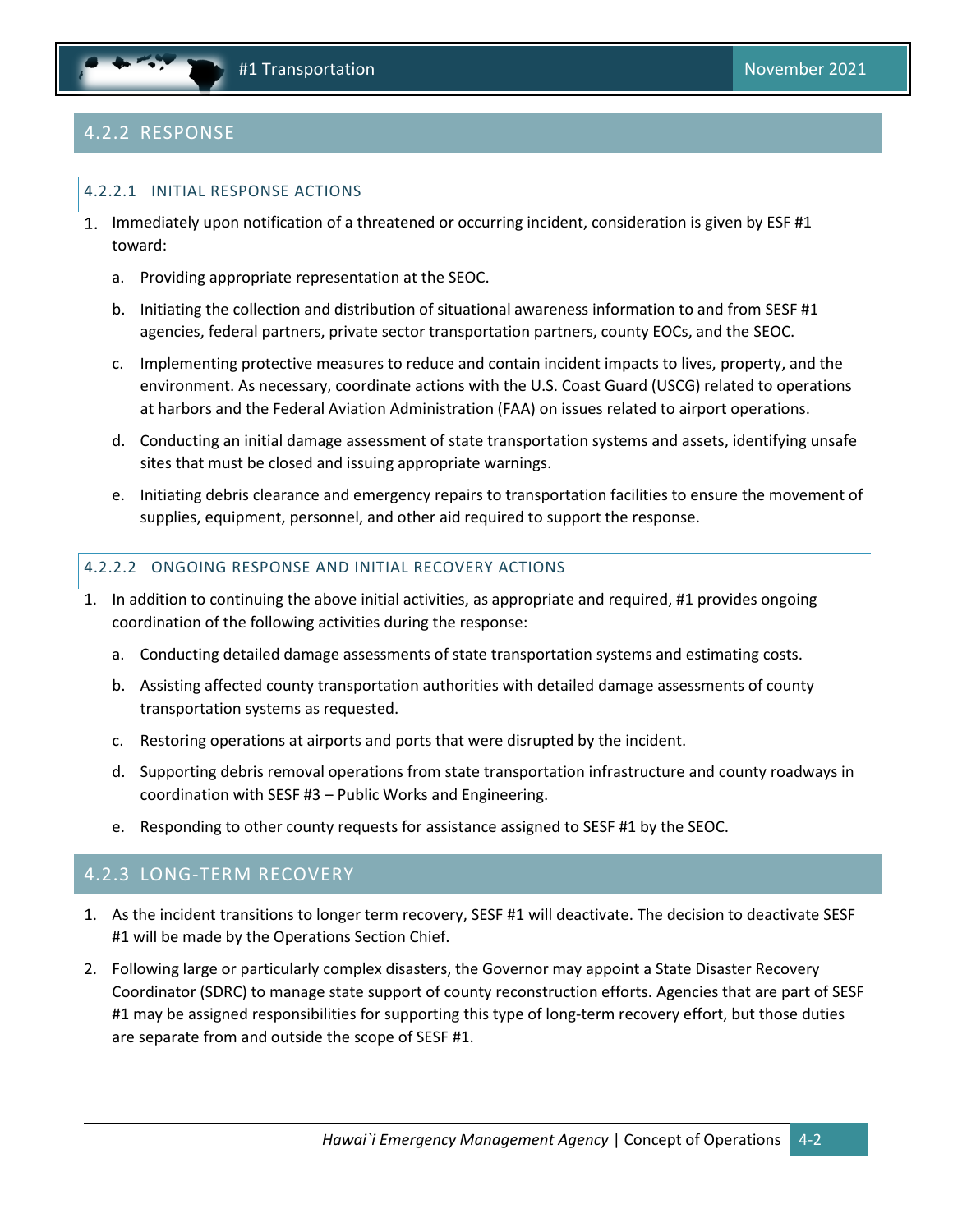### <span id="page-11-1"></span>4.2.4 MITIGATION

- 1. All SESF #1 agencies will take the following steps to support hazard mitigation, as applicable:
	- a. Providing input into updates of the *State of Hawai`i Hazard Mitigation Plan*
	- b. Identifying, supporting and/or implementing mitigation measures related to SESF #1 contained in the plan.

## <span id="page-11-0"></span>**4.3 DIRECTION, CONTROL, AND COORDINATION**

#### 4.3.1 DIRECTION AND CONTROL

- The SEOC serves as the central location for interagency coordination and decision-making, including all activities associated with SESF #1.
- 2. SESF #1 is part of the Infrastructure Branch of the Operations Section in the SEOC organizational structure.
	- a. SESF #1 reports to the Infrastructure Branch Director in the SEOC. If this position is not assigned, SESF #1 reports directly to the Operations Section Chief.
- 3. Activities of SESF #1 Support Agencies are, in general, coordinated by the SESF #1 Primary Agency representative in the State Emergency Operating Center (SEOC).

#### 4.3.2 COORDINATION WITH OTHER SESFS

- 1. It is anticipated that SESF #1 will coordinate with other SESFs on the following:
	- a. **SESF #3 PUBLIC WORKS AND ENGINEERING:** Debris clearance and removal operations.
	- b. **SESF #10 HAZMAT AND OIL RESPONSE:** Management of contaminated debris and response to HAZMAT spills in waterways.
	- c. **SESF #12 ENERGY:** Fuel requirements.
	- d. **SESF #13 LAW ENFORCEMENT:** Traffic control, public safety, and security at transportation hubs.
	- e. **SESF #15 EXTERNAL AFFAIRS:** Public messaging regarding the status of ports, airports, and state roads.
	- f. **SESF #20 MILITARY SUPPORT:** All requests for Department of Defense Hawai`i National Guard (HING) support will be made via SESF #20. Examples of HING resources that may support SESF #1 include air traffic control support and heavy equipment to assist with debris clearance operations.

#### 4.3.3 COORDINATION WITH COUNTY EOCS

1. Each jurisdiction within the state is responsible for its own requirements. Only when local and mutual aid resources are exhausted or projected to be exhausted, or the required capability does not exist at the local level, may the jurisdiction request assistance from the state.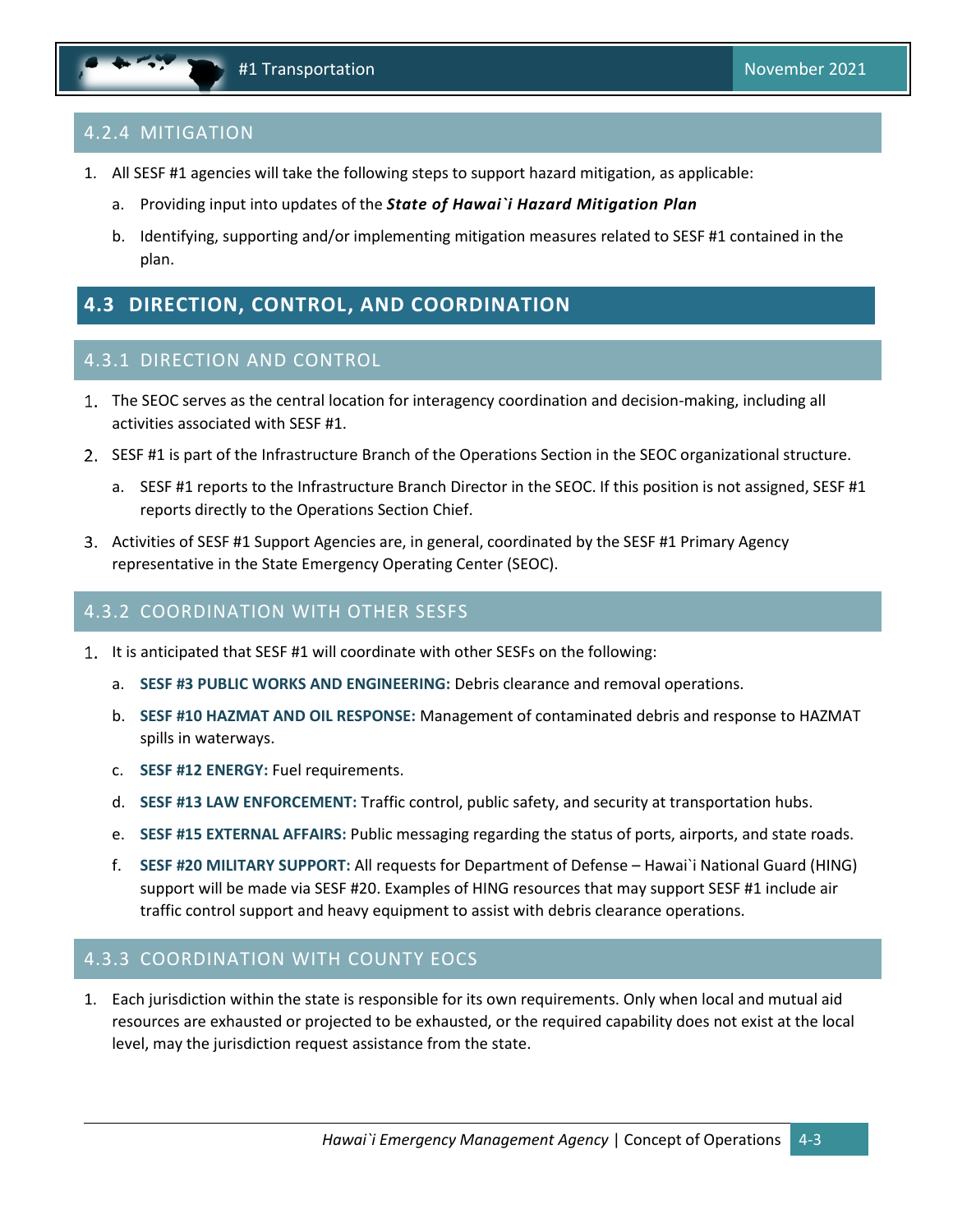- #1 Transportation November 2021
- 2. Many SESF #1 duties are executed under the statutory authorities of SESF #1 agencies. Execution of duties for state transportation systems have a significant impact on and require close coordination with, local jurisdictions and HDOT will have SESF #1 representatives in county EOCs.
- 3. HDOT may provide assistance to counties that fall within its statutory authorities without a Request for Assistance (RFA) being submitted by the county. Any county requests for assistance outside HDOT's normal operations must be requested by counties through the RFA process.
- 4. HDOT will ensure the SEOC has visibility of SESF #1 support being provided to counties under its authorities.

### 4.3.4 COORDINATION WITH FEDERAL PARTNERS

- 1. If federal #1 is activated in response to, or in anticipation of, a presidential disaster declaration, SESF #1 will establish contact with the federal ESF Coordinating Agency and ensure daily coordination for the duration of the activation. USDOT is the federal agency with primary responsibility for federal ESF #1. Coordination may be required in the following areas:
	- a. Management of the airspace within and surrounding the disaster-impacted area.
	- b. Emergency highway funding for federally owned highways and highways on the Federal Aid System.
	- c. Hazardous material movement.
	- d. Damage assessment, including safety- and security-related actions.
- 2. In addition, SESF #1 may work closely with the following federal agencies:
	- a. **U.S. COAST GUARD (USCG):** SESF #1 works with USCG and maritime stakeholders to help support the restoration of domestic ports, shipping, and related systems and infrastructure.
	- b. **U.S. ARMY CORPS OF ENGINEERS (USACE):** SESF #1 coordinates with USACE on issues related to restoration of navigable waterways, which is the agency with has statutory responsibility for this activity.
- 3. Coordination will primarily occur at the SEOC, Initial Operating Facility (IOF), or Joint Field Office (JFO).

#### 4.3.5 TASK FORCES

- 1. Task forces may be stood up during an incident to address major response activities that require coordination across different levels of government and/or involve multiple state and federal ESFs.
- 2. SESF #1 will be part of the following task forces if they are stood up during an incident:
	- a. Debris Management Task Force
- 2. SESF #1 may also be invited to participate in an ad hoc basis in the following task force if it is stood up during an incident:
	- a. Energy Task Force